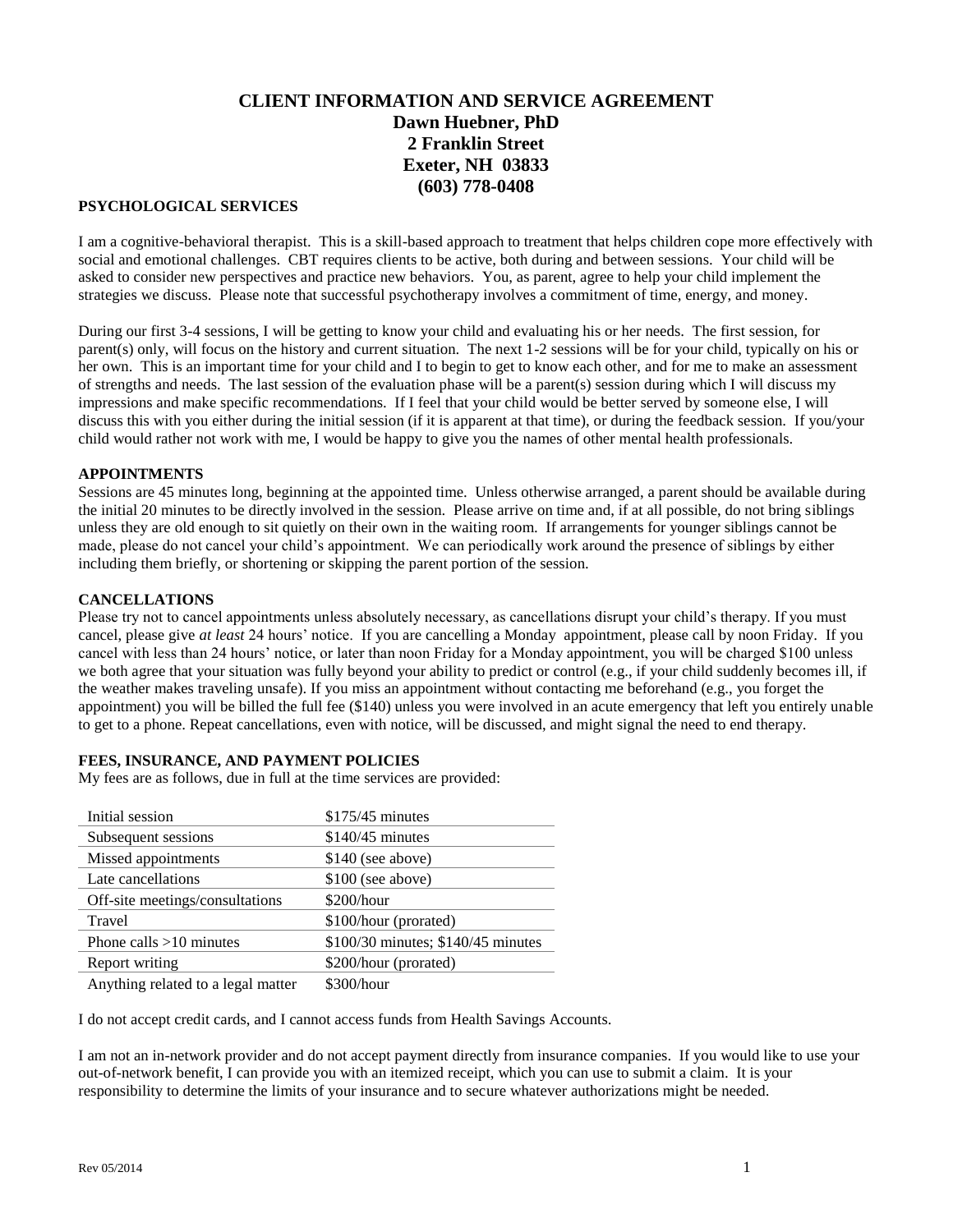If you are unable to pay in full at the time of each appointment and you need to work out alternate payment arrangements (e.g., paying over time), please discuss this with me and we can develop an agreement that works for us both.

I reserve the right to collect any and all unpaid fees, including using a collection agency and/or small claims court. If this becomes necessary, you will be responsible for any costs incurred (typically an additional 35% of the amount owed).

## **ELECTRONIC COMMUNICATIONS**

I do not communicate with clients by email or text messages. If you need to reach me, please call. I do make and receive calls by cell phone. Please note that I cannot guarantee security/confidentiality of calls made/taken by cell.

#### **TELEPHONE MESSAGES**

You will usually reach my voice mail when you call. Please leave a message, always including your telephone number and times I might reach you. I will make every attempt to return your call as soon as possible. You are more likely to reach me (rather than my answering machine) if you call 5 to 10 minutes before any given hour.

#### **EMERGENCY COVERAGE**

As a solo practitioner, I am not able to provide emergency coverage 24/7. If you have an urgent question, please leave a message on my answering machine and I will get back to you as soon as possible, typically within one business day, unless I am out of town, in which case I will call upon my return. Please flag your question as urgent only if it absolutely cannot wait until your next appointment. Often you will be asked to come in for an additional appointment to discuss the urgent matter. If you are unable to come in, charges for telephone consultation will apply.

In the event of an emergency that cannot wait, please go to the nearest hospital emergency room for assistance.

## **LIMITS ON CONFIDENTIALITY**

The law protects the privacy of communications between client and therapist. In most situations, I can only release information about your child's treatment to others (teachers, primary care doctors, other professionals working with your child) if you sign a written Authorization form. You will have the option to either give or decline consent.

There are 4 specific situations covered separately by your signature on this Agreement:

- Periodic consultation with mental health colleagues, all of whom are legally bound to maintain confidentiality. During these case reviews, every effort will be made to avoid revealing your child's name/identity.
- Communication with your insurance company, at your request. The information I submit pursuant to your claims will become part of the insurance company's files, which I have no control over.
- Communication for your protection. If you threaten to harm yourself, I may be obligated to contact family members or others who can help provide protection.

There are some situations where I am permitted or required to disclose information *without* your consent:

- Court order. If you are involved in a court proceeding and a request is made for information concerning your child's treatment, I will not disclose that information without your consent, unless there is a court order to do so.
- Health oversight activities. If a government agency requests information for health oversight activities, I may be required to provide it.
- Legal complaint. If you file a complaint or lawsuit against me, I may disclose relevant information in order to defend myself.

There are some situations in which I am legally obligated to take actions that I believe are necessary to protect others from harm and, in doing so, I may have to reveal information about a client's treatment.

- If I have reason to suspect that a child or an incapacitated adult has been abused or neglected, the law requires that I file a report with the appropriate governmental agency. Once such a report is filed, I may be required to provide additional information.
- If a client communicates a serious threat of physical violence against a clearly identified or reasonably identifiable victim, or a serious threat of substantial damage to property, I may be required to take protective actions such as notifying the potential victim, contacting the police, or seeking involuntary hospitalization for the client.